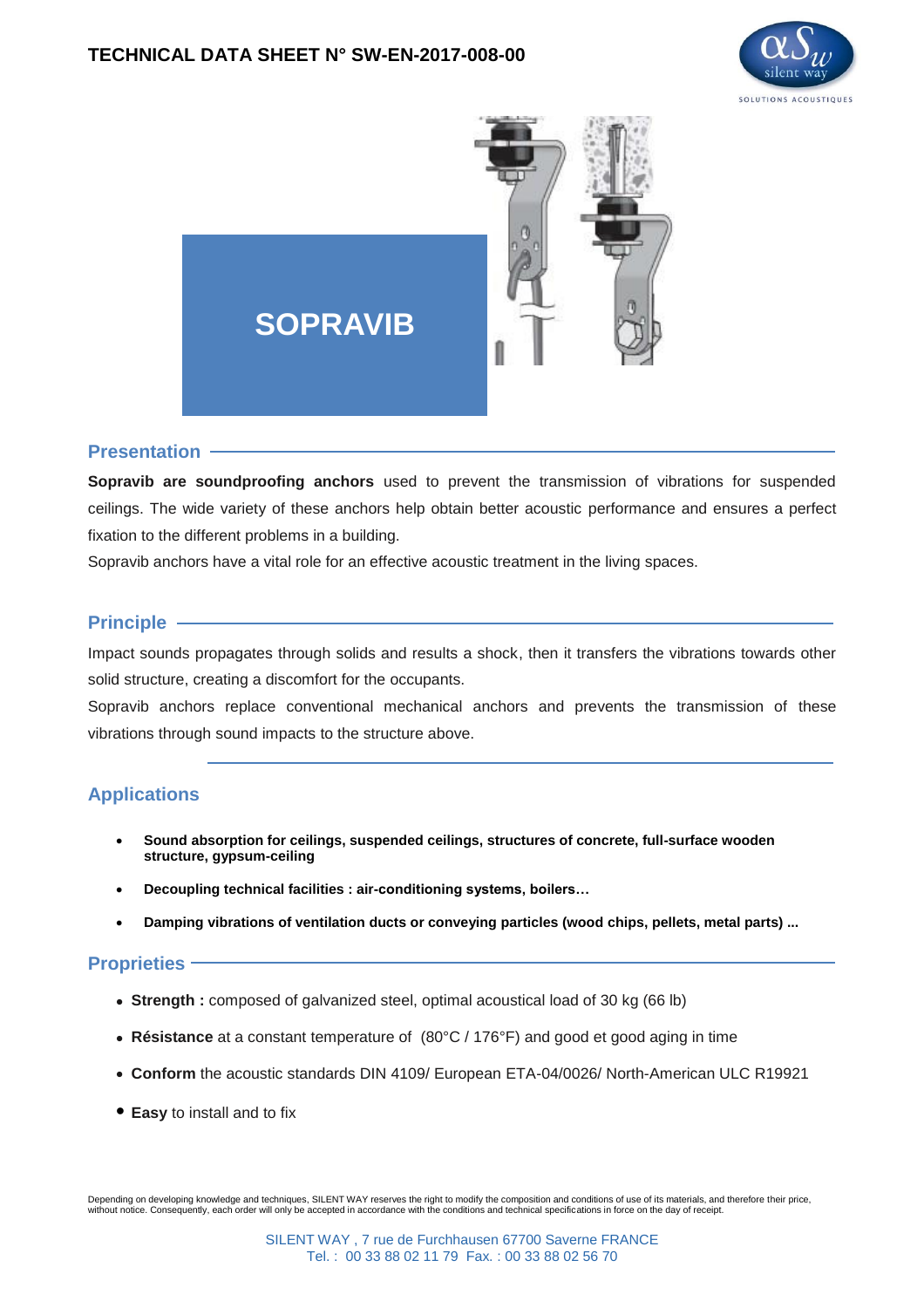### **TECHNICAL DATA SHEET N° SW-EN-2017-008-00**



# **Mechanical performance**



Resonance frequencies (Hz) as a function of the weight applied (Pv n° 20.655/1 Müller-bbm Gmbh laboratory)

## **Sound performance**

Difference ∆L (dB) of the level of solid-borne sound of a pin bearing a load of 13 kg /28,66 lb (Pv n°9273/14 Müller-bbm Gmbh laboratory)



Depending on developing knowledge and techniques, SILENT WAY reserves the right to modify the composition and conditions of use of its materials, and therefore their price,<br>without notice. Consequently, each order will onl